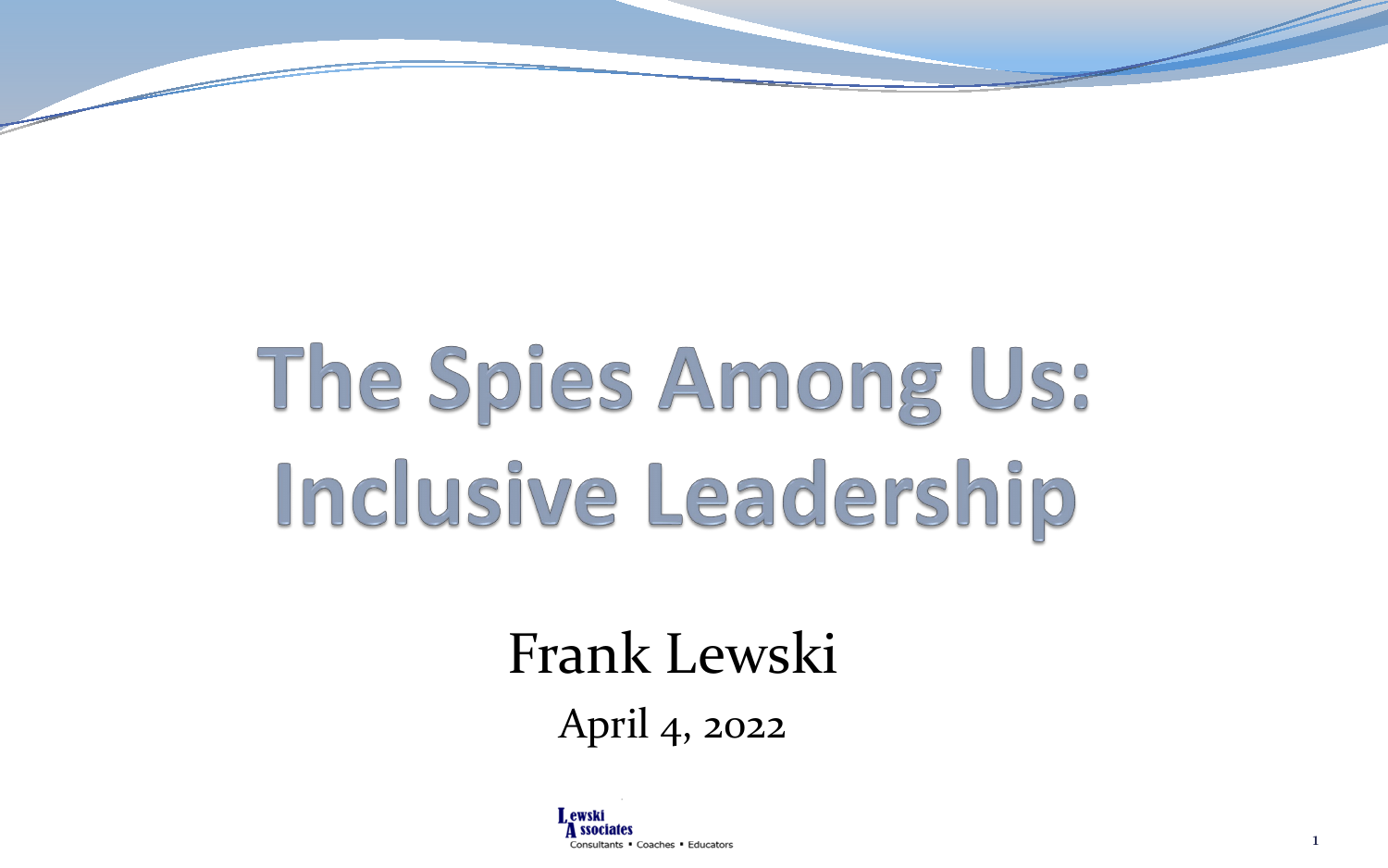# Table Team Challenge

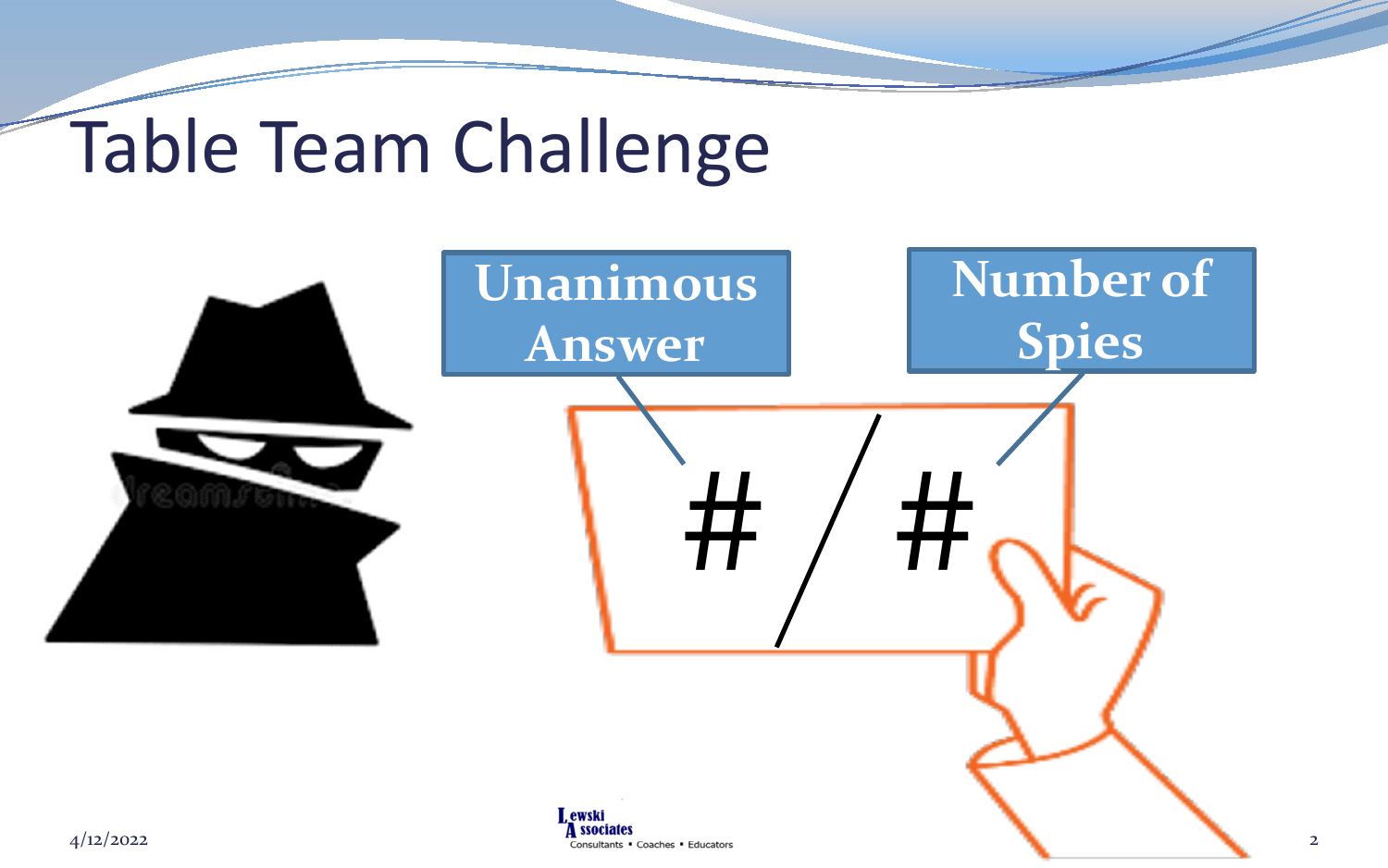# Spy Behaviors

■Disagreed with the majority/rest of the team

 $\Box$  Had a lot to say

■Took the lead

**□Spoke very little** 

Brought up a lot of details

■Offered a quick answer

■Waited until the end to give an answer

■Changed their mind about the answer

Smiled

■Questioned other's logic

□ Called out a team member's behavior

■Had a different colored paper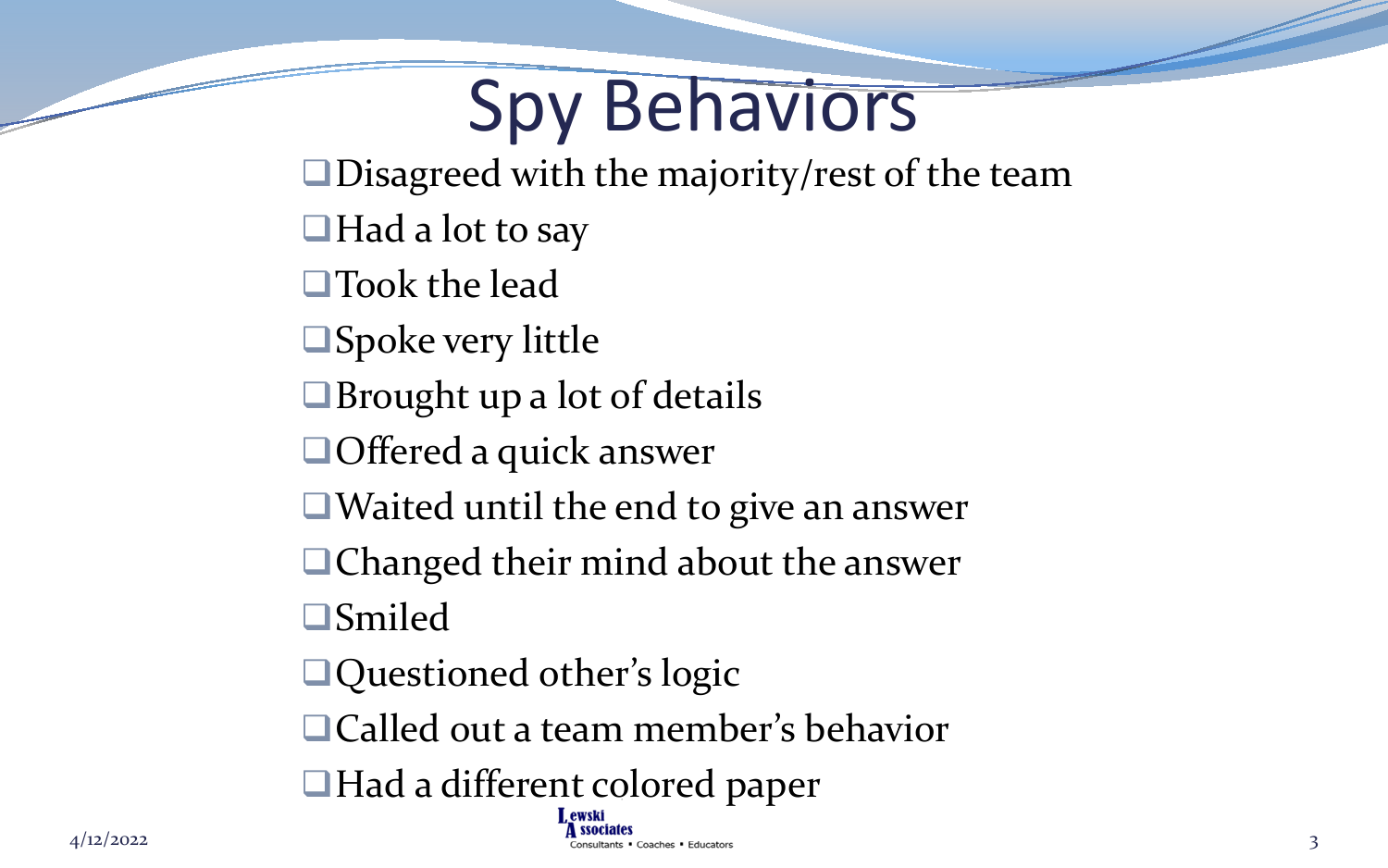### Spy Behaviors

■Disagreed with the majority/rest of the team

- $\Box$  Had a lot to say
- ■Took the lead
- **□Spoke very little**
- Brought up a lot of details
- ■Offered a quick answer
- ■Waited until the end to give an answer
- ■Changed their mind about the answer
- Smiled
- ■Questioned other's logic
- □ Called out a team member's behavior
- ■Had a different colored paper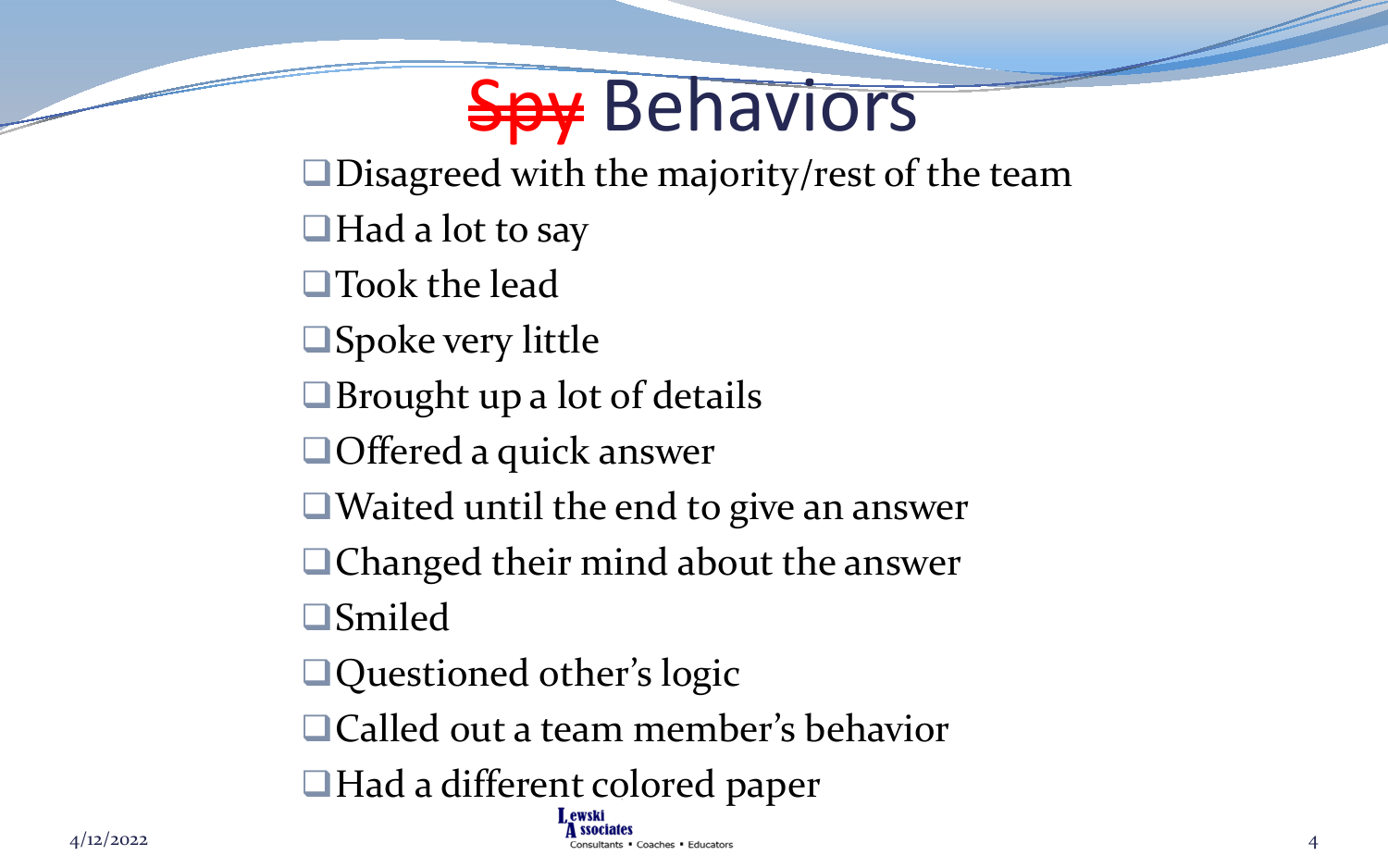# Conditions Leading to Spy Accusations

- Aura of suspicion/mistrust (partially caused by leader's messages)
- $\Box$  Competition/wanting to "get it right"
- $\Box$  Tight deadline/running out of time
- $\Box$  Need to come to a full agreement
- $\Box$  A problem more complex than it initially seemed
- Not knowing all team members and/or team members acting different than they "normally" do
- Need to both solve a problem AND assess team members' behaviors

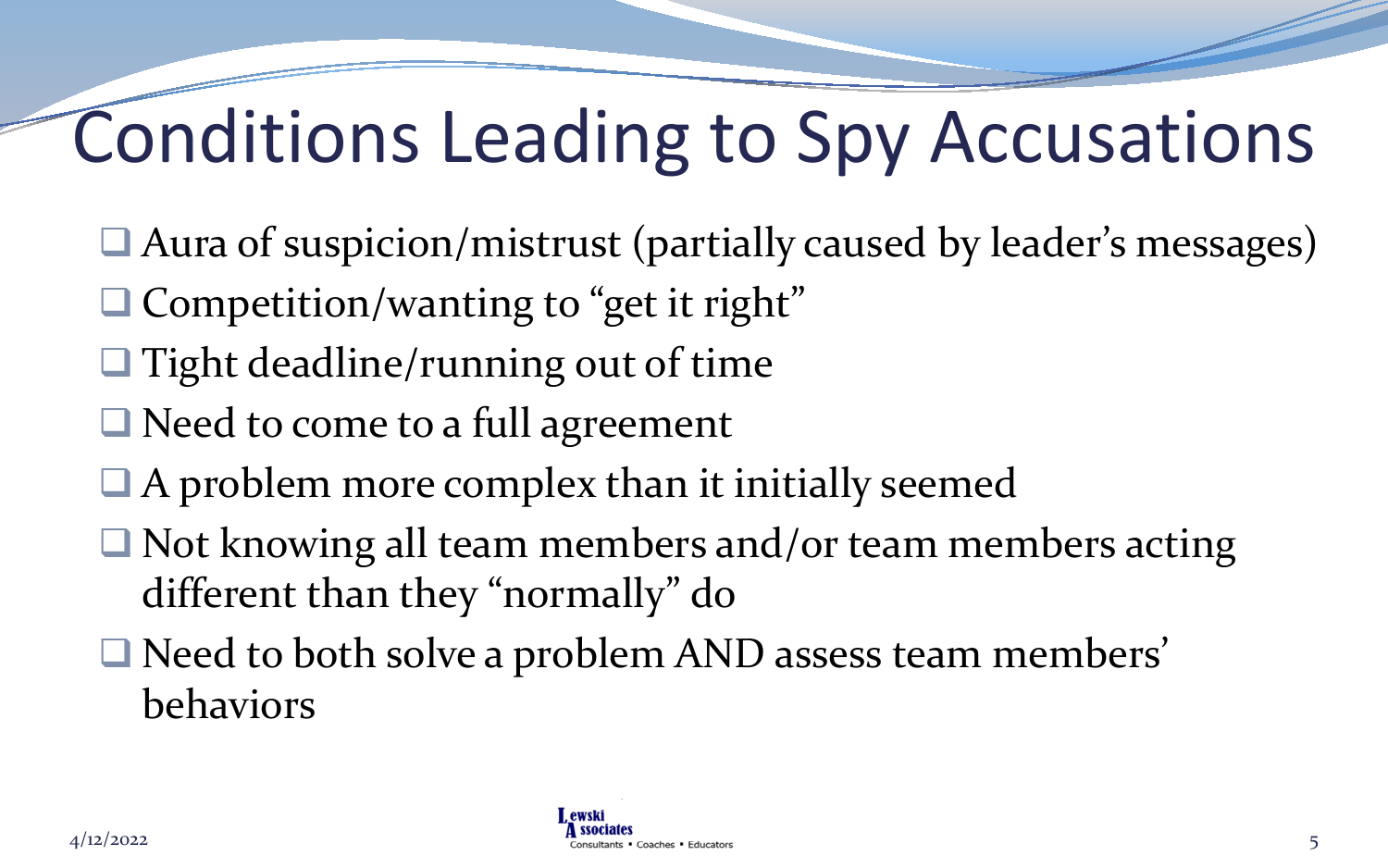#### Table Team Discussion

- 1. In what **work situations** might individuals be **inaccurately judged** and be **excluded** (the "Spy" dynamics)?
- 2. What **examples of these dynamics** have you experienced?
	- **a) What** was the **behavior** being negatively judged?
	- **b) How** was the person **excluded**?
- **3. What can you do to prevent/reduce these dynamics?**  (What does it take to be an inclusive leader and create an inclusive culture?)

**Be prepared to share your examples and suggestions!**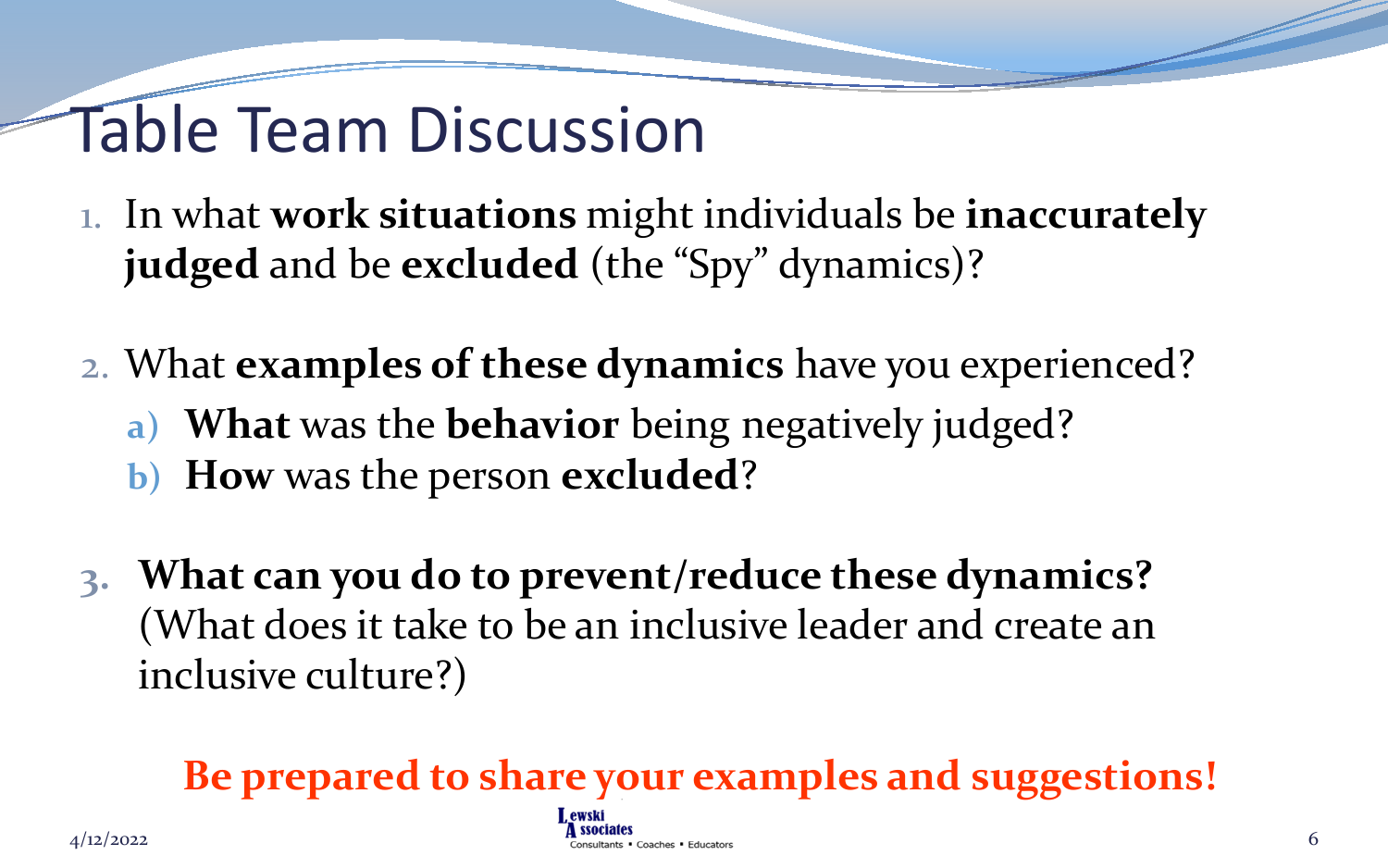#### Being an Inclusive Leader: "CARE-fully"

C *atch yourself in negative judgment*

A *void assuming other's intentions*